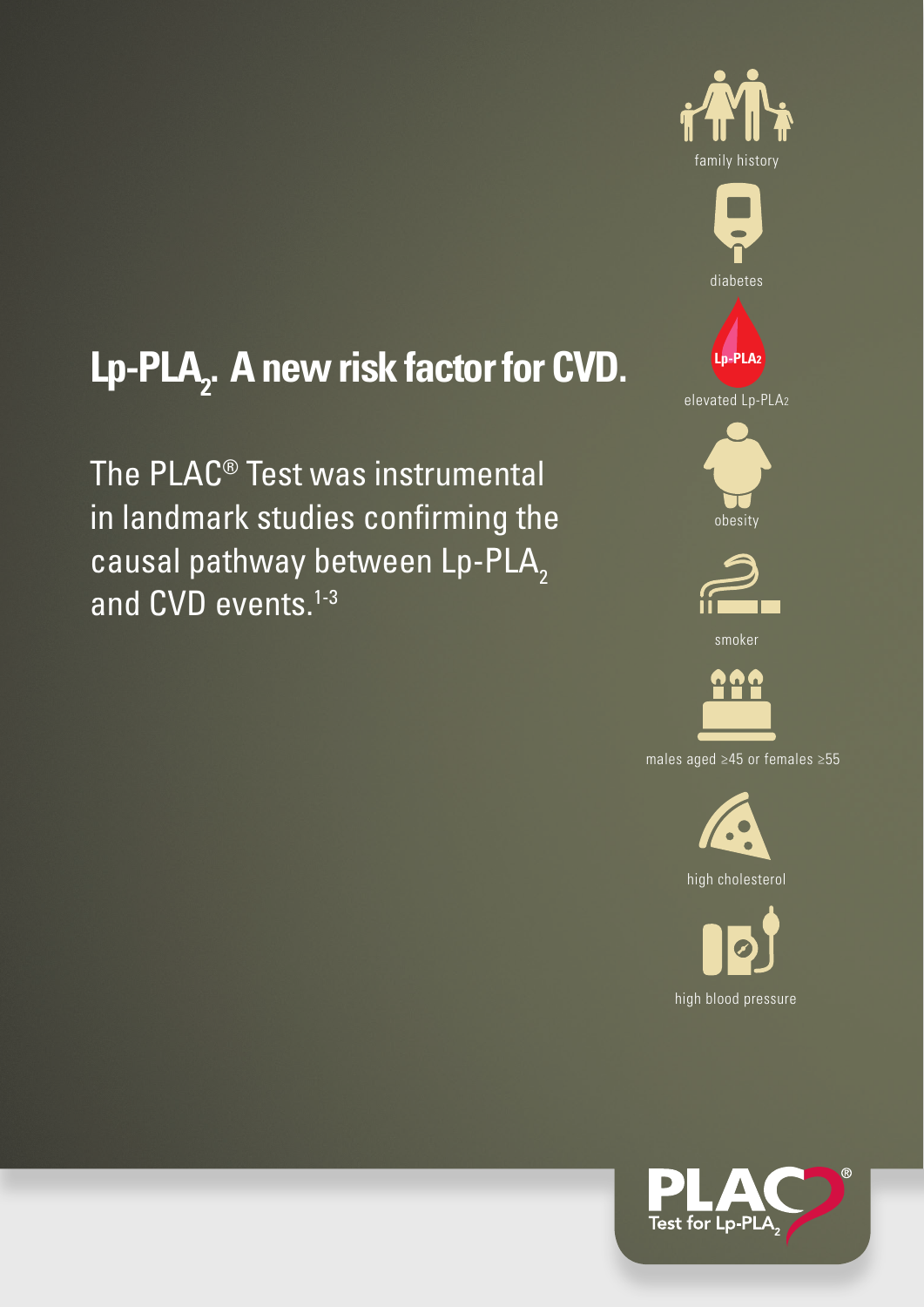#### The path to plaque rupture.

Lp-PLA<sub>2</sub> plays a key role in formation of rupture-prone plaque<sup>5</sup>

- Produced by macrophages in the vascular wall of atherosclerotic arteries, Lp-PLA<sub>2</sub> triggers hydrolysis of oxidizing LDL, which releases two highly inflammatory mediators
- $\bullet$  When the arterial walls become inflamed, the enzyme Lp-PLA<sub>2</sub> produced within the plaque is elevated
- $\bullet$  If the amount of Lp-PLA<sub>2</sub> is high, this may indicate that the plaque is more likely to rupture, leading to a dangerous blood clot that could result in cardiovascular disease (CVD) events



In an intravascular ultrasound (IVUS) study of acute coronary syndrome (ACS) patients at six-month follow-up, plaque volume and circulating levels of  $\text{Lp-PLA}_2$  were reduced. The absolute change in plaque volume significantly correlated with the reduction in  $L_p$ -PLA<sub>2</sub>



## **Landmark studies confirm the causal pathway.**

The PLAC® Test clearly identifies the atherosclerotic disease process and is the only evidence-based blood test that measures Lp-PLA $_{\rm 2}$  a vascular-specific inflammatory marker critical in the formation of rupture-prone plaque.<sup>1-5</sup>

## A powerful predictor.

A meta-analysis of 79,036 participants in 32 prospective studies demonstrated that  $\textsf{Lp-PLA}_2$  was a predictor of coronary heart disease (CHD), with a risk ratio similar in magnitude to that of systolic blood pressure and non-HDL cholesterol.2

## A closer relationship.

• This study suggests that in addition to measuring and treating LDL-C, Lp-PLA<sub>2</sub> should also be monitored—prior to and during treatment—to assess the potential efficacy of statin therapy and to help direct CVD risk management

In summary, reduction in Lp-PLA<sub>2</sub> predicted CHD events, establishing Lp-PLA<sub>2</sub> as a new risk factor.









#### A natural connection.

New genetic evidence in certain populations shows that a natural deficiency of Lp-PLA<sub>2</sub> activity protects against coronary artery disease (CAD). A large-scale study demonstrated carriage of the V279F null allele within the gene encoding Lp-PLA<sub>2</sub> is protective from CAD. These results confirm the causal relationship between Lp-PLA<sub>2</sub> and CAD.<sup>1</sup>

#### An independent factor.

The PLAC<sup>®</sup> Test was instrumental in the LIPID<sup>\*</sup> sub-study, a long-term outcome study in over 6,500 patients that showed that reduction of Lp-PLA<sub>2</sub> activity was a highly significant predictor of reduction in subsequent coronary events.<sup>3</sup>

- $\bullet$  Patients who had the biggest decrease in Lp-PLA<sub>2</sub> activity levels on statin therapy were most likely to have the greatest benefits, with fewer CHD deaths and heart attacks, as well as significantly fewer total CVD events ( $p<0.001$ )
- $\bullet$  Reduction in Lp-PLA<sub>2</sub> activity may account for over half of the benefits of pravastatin in the LIPID study

\*Long-term Intervention with Pravastatin in Ischemic Disease (LIPID)